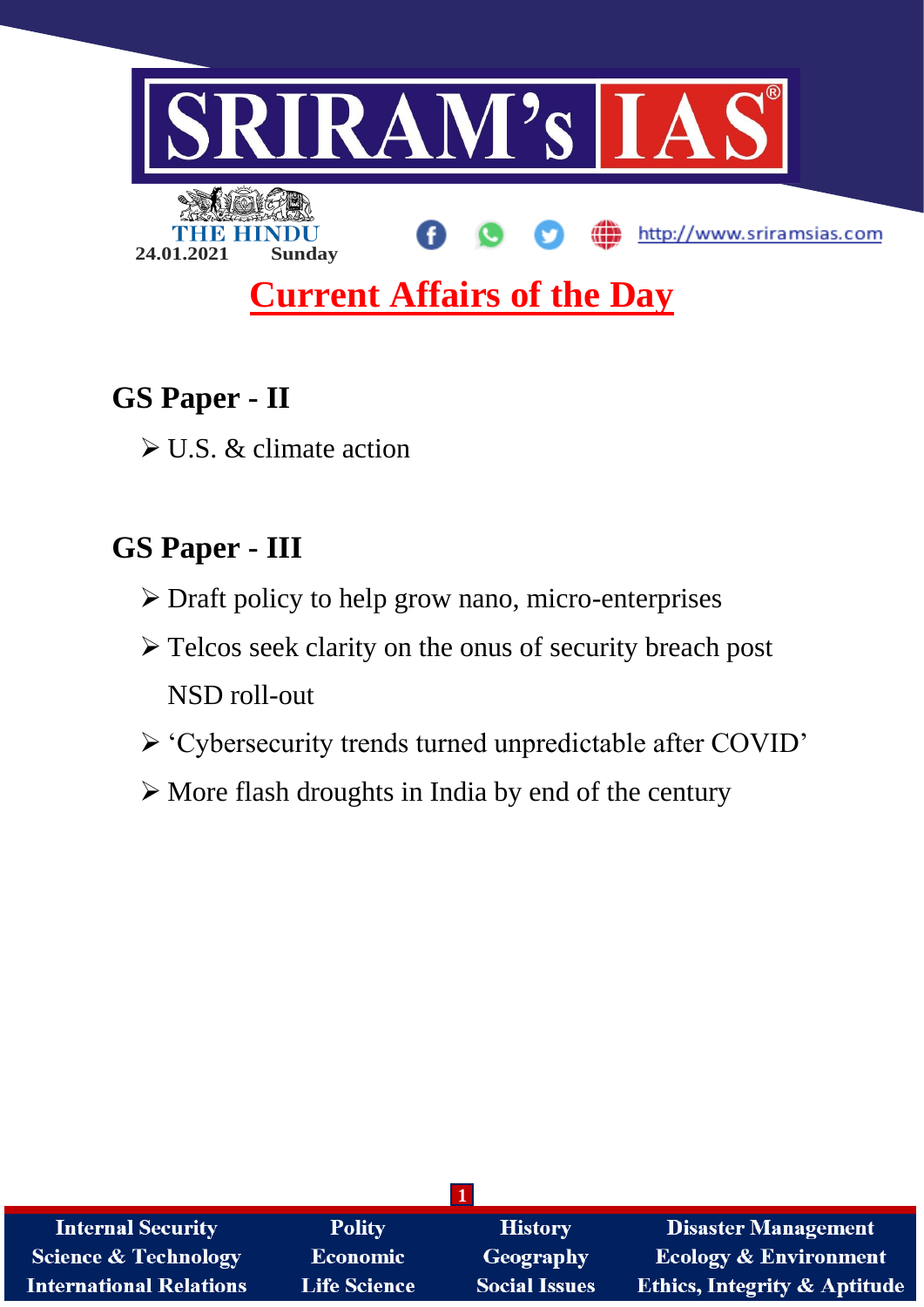

*Issues: Climate justice*

**The story so far:** Joe Biden assumed office as President of the United States on January 20, 2021, and among the first orders he signed was one to restore America's participation in the United Nations Paris Agreement on climate change.

## **Impact of American Withdrawl**

- 1. The withdrawal from the Paris Agreement meant that the U.S. was no longer bound by its national pledge made under the pact: to achieve an economywide reduction of its GHG emissions by 26%-28% below the 2005 level in 2025 and to make best efforts to reduce emissions.
- 2. America also stopped its contribution to the UN's Green Climate Fund, to which it had pledged \$3 billion, after transferring an estimated \$1 billion.
- 3. On the contrary, the Trump regime focused on, among other things, relaxing controls on emissions from fossil fuel-based industries, diluting standards on air quality and vehicular emissions etc.

## **Mr Biden's focus on to cut emissions**

- 1. The U.S. accounts for 15% of global GHG emissions, but it is the biggest legacy contributor of atmosphere-warming gases.
- 2. Mr Biden has placed climate change front and centre among his priorities. He has promised an "enforcement mechanism to achieve net-zero emissions no later than 2050.

## **Mr Biden's policy and Global fight against Climate change**

- 1. In his Plan for Climate Change and Environmental Justice released before the election, Mr Biden says America will strongly support multilateralism again, but also call for accountability from other countries, including the top emitter, China, on GHG emissions.
- 2. Nations that default could face carbon adjustment fees or quotas. This year's UN climate conference in Glasgow will see the new administration engaging UNFCCC member-nations to raise global ambition.

| <b>Internal Security</b>        | <b>Polity</b>       | <b>History</b>       | <b>Disaster Management</b>              |
|---------------------------------|---------------------|----------------------|-----------------------------------------|
| <b>Science &amp; Technology</b> | <b>Economic</b>     | <b>Geography</b>     | <b>Ecology &amp; Environment</b>        |
| <b>International Relations</b>  | <b>Life Science</b> | <b>Social Issues</b> | <b>Ethics, Integrity &amp; Aptitude</b> |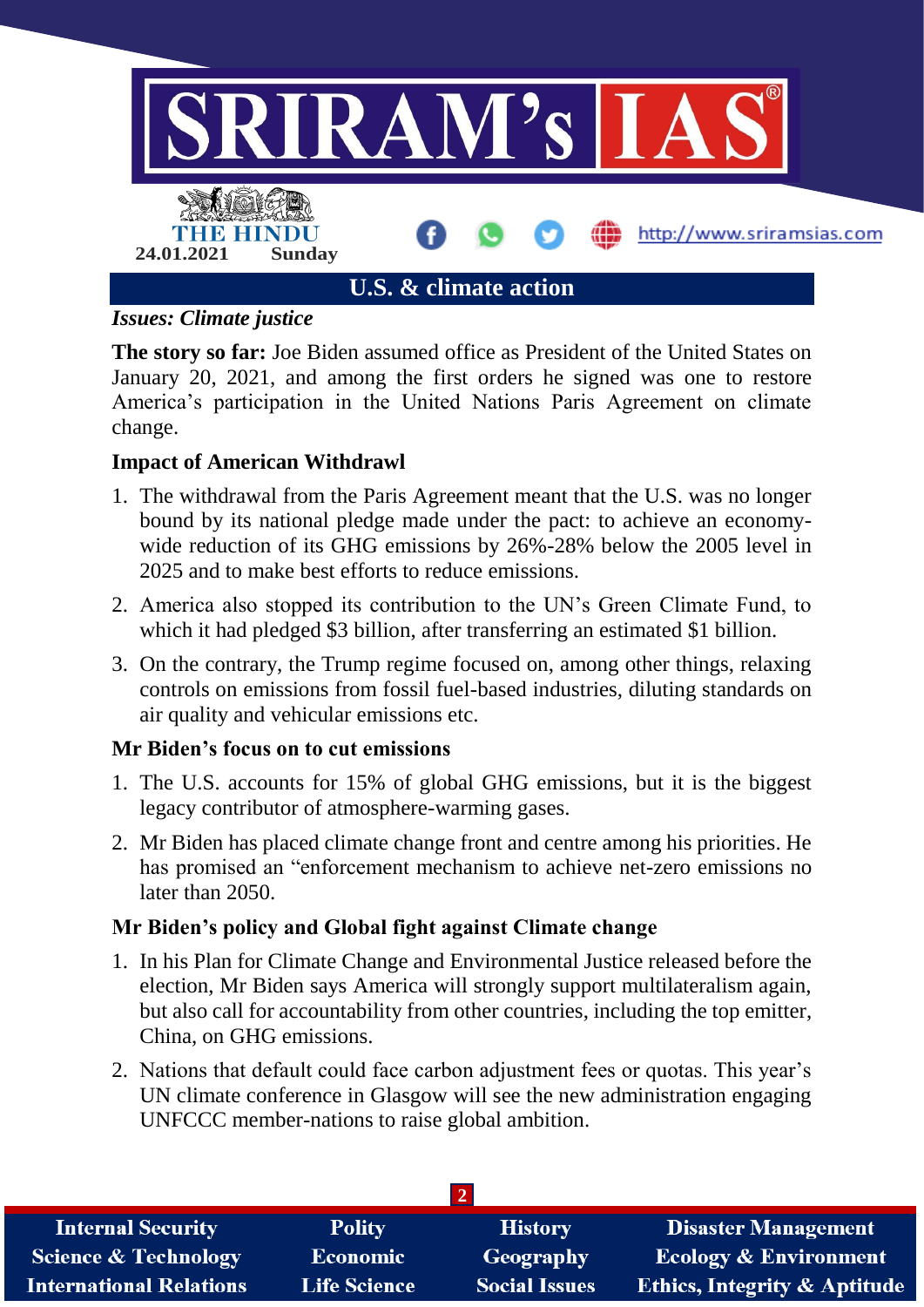

*Issues: MSMEs, economic growth and jobs*

A new policy on the anvil, the Udyog Sahayak Enterprises Network (USENET), may give a major fillip to the growth-stunted nano and micro-enterprises in India's informal sector.

## **Highlights:**

- 1. The proposed framework, whose draft was jointly put together by the Azim Premji University, the Federation of Indian Chambers of Commerce and Industry (FICCI), and the Tata Institute of Social Sciences (TISS), is aimed at providing a slew of growth-driven services to over 62 million nano and microenterprises that currently employ over 100 million people.
- 2. Each of these small enterprises currently has one to three employees, and if given a boost, they have the potential to grow and create a large number of jobs, says the draft.
- 3. If the value-added per worker can be computed, according to the draft, it could bring in a 12% nominal growth in GVA (gross asset value), amounting to an economic value of ₹2.16 lakh crore in five years and over ₹19 lakh crore at the end of 10 years.

## **The much-needed support system**

- 1. Rather than creating more nano-entrepreneurs, the country has to help existing MSEs grow in size. We can do this by creating a support system which enables them to go digital, avail of government schemes, adopt new technologies, and increase productivity. This will create millions of new jobs.
- 2. Through USENET, we are trying to create a countrywide entrepreneurial network. The platform will give millions of nano and micro-enterprises, which are facing harassment and growth challenges, information on policies, schemes and credit options, and visibility to lenders and customers, thereby help them grow and go digital.
- 3. The Union government is likely to sanction upto ₹5,000 crores to part-fund CAPEX to set up at least 19 lakh USENET centres. Each of these centres will be headed by a Udyog Sahayak, who will have a mandate to help and monitor the growth of 15 to 50 enterprises.

| <b>Internal Security</b>        | <b>Polity</b>       | <b>History</b>       | <b>Disaster Management</b>              |
|---------------------------------|---------------------|----------------------|-----------------------------------------|
| <b>Science &amp; Technology</b> | <b>Economic</b>     | Geography            | <b>Ecology &amp; Environment</b>        |
| <b>International Relations</b>  | <b>Life Science</b> | <b>Social Issues</b> | <b>Ethics, Integrity &amp; Aptitude</b> |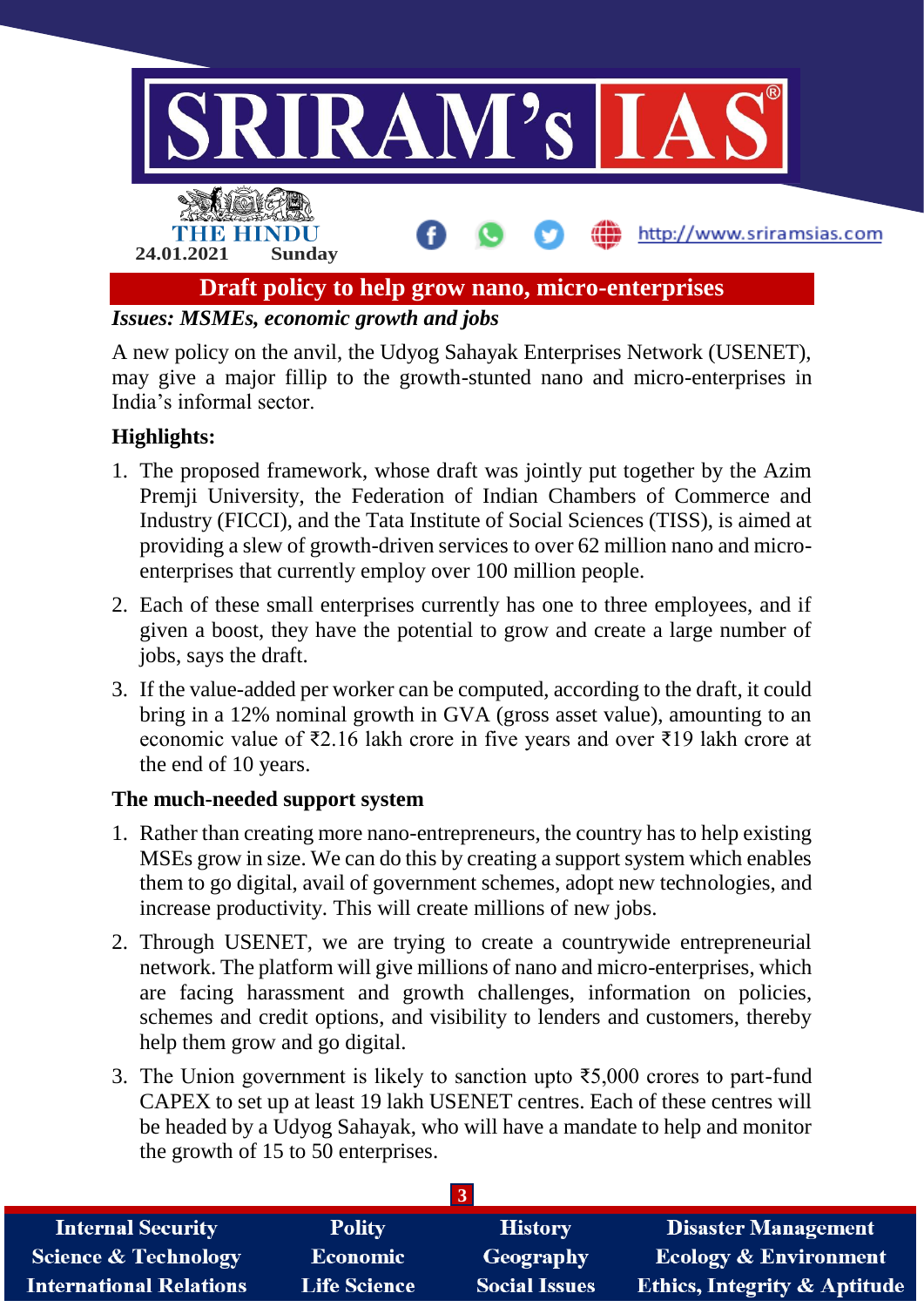

## *Issues: Geopolitics and cybersecurity*

In a bid to tighten the security of the communications network, the Centre had recently announced the **National Security Directive** for the telecom sector, which will mandate service providers to purchase equipment from trusted sources.

## **Highlights:**

- 1. Telcos wanted the government to come out with clear guidelines [as to] who [would] be responsible for any breach in the network if the government is making a list of trusted products that have to be deployed in the network.
- 2. Under the current rules, telecom operators are held responsible for any security breach in their network.
- 3. Notably, Chinese gearmaker Huawei has had run-ins with governments in Canada and the U.S. The U.S. has alleged Huawei did not comply with its cybersecurity and privacy laws leaving the country and the citizens vulnerable to espionage.

## **'Cybersecurity trends turned unpredictable after COVID'**

## *Issues: COIVD and Cybersecurity*

The pandemic and the worldwide adoption of remote working resulted in cybersecurity undergoing years' worth of transformation in a matter of months and therefore it is tough to understand the current cybersecurity landscape and predict security trends.

## **Highlights:**

- 1. Rising geopolitical tensions worldwide have resulted in governments and enterprises increasingly focusing on cybersecurity to protect their assets from cyberattackers.
- 2. Instances of cyberattacks by national/state actors targeting critical infrastructure and nationally important establishments are becoming more common.

| <b>Internal Security</b>        | <b>Polity</b>       | <b>History</b>       | <b>Disaster Management</b>              |
|---------------------------------|---------------------|----------------------|-----------------------------------------|
| <b>Science &amp; Technology</b> | <b>Economic</b>     | Geography            | Ecology & Environment                   |
| <b>International Relations</b>  | <b>Life Science</b> | <b>Social Issues</b> | <b>Ethics, Integrity &amp; Aptitude</b> |